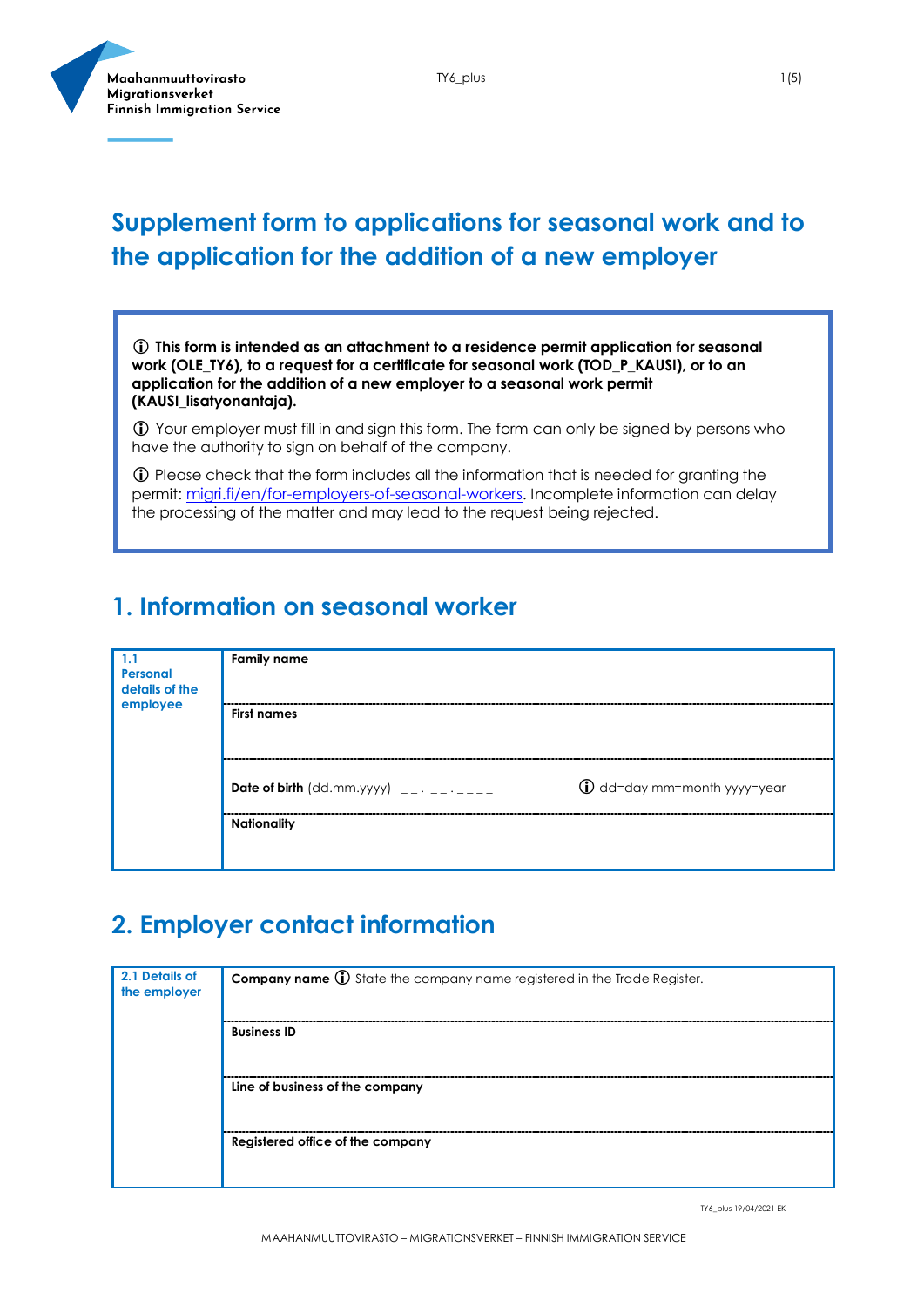| <b>Company postal address</b> |
|-------------------------------|
| <b>Company email</b>          |
| Company telephone number      |
|                               |

## **3. Terms and conditions of work**

See more detailed instructions at migri.fi/en/instructions-for-supplementing-the-terms-of-employment.

| 3.1                      | Main duties or title                                                                                                    |  |               |
|--------------------------|-------------------------------------------------------------------------------------------------------------------------|--|---------------|
| <b>Main terms</b>        |                                                                                                                         |  |               |
| and conditions<br>of the |                                                                                                                         |  |               |
| employment               |                                                                                                                         |  |               |
|                          | What makes the work seasonal?                                                                                           |  |               |
|                          |                                                                                                                         |  |               |
|                          |                                                                                                                         |  |               |
|                          |                                                                                                                         |  |               |
|                          | Duration of the seasonal work                                                                                           |  |               |
|                          |                                                                                                                         |  |               |
|                          | Start date (dd.mm.yyyy) $2 - 1 - 2 - 3$                                                                                 |  |               |
|                          |                                                                                                                         |  |               |
|                          | End date (dd.mm.yyyy) $\frac{1}{2}$ $\cdots$ $\frac{1}{2}$                                                              |  |               |
|                          | <b>Probationary period <math>\mathbb{Q}</math></b> In a fixed-term employment relationship, the probationary period may |  |               |
|                          | comprise no more than half of the duration of the employment contract.                                                  |  |               |
|                          |                                                                                                                         |  |               |
|                          | $\Box$ No                                                                                                               |  |               |
|                          | Working hours (i) Choose one                                                                                            |  |               |
|                          |                                                                                                                         |  |               |
|                          | Weekly                                                                                                                  |  | hours         |
|                          |                                                                                                                         |  |               |
|                          | In three weeks                                                                                                          |  | hours         |
|                          |                                                                                                                         |  |               |
|                          | $\perp$ Monthly                                                                                                         |  | hours         |
|                          |                                                                                                                         |  |               |
|                          | $\Box$ Some other period, please specify:                                                                               |  |               |
|                          |                                                                                                                         |  |               |
|                          |                                                                                                                         |  | hours         |
|                          | Determination of annual holiday                                                                                         |  |               |
|                          | $\Box$ Collective agreement $\Box$ Annual Holiday Act                                                                   |  |               |
|                          | Grounds for pay 1 Choose one.                                                                                           |  |               |
|                          | Hourly pay:                                                                                                             |  | EUR per hour  |
|                          |                                                                                                                         |  |               |
|                          | Monthly pay:                                                                                                            |  | EUR per month |
|                          |                                                                                                                         |  |               |
|                          | Piecework pay $\bigoplus$ Hourly pay used as a basis for pricing:                                                       |  | EUR per hour  |
|                          |                                                                                                                         |  |               |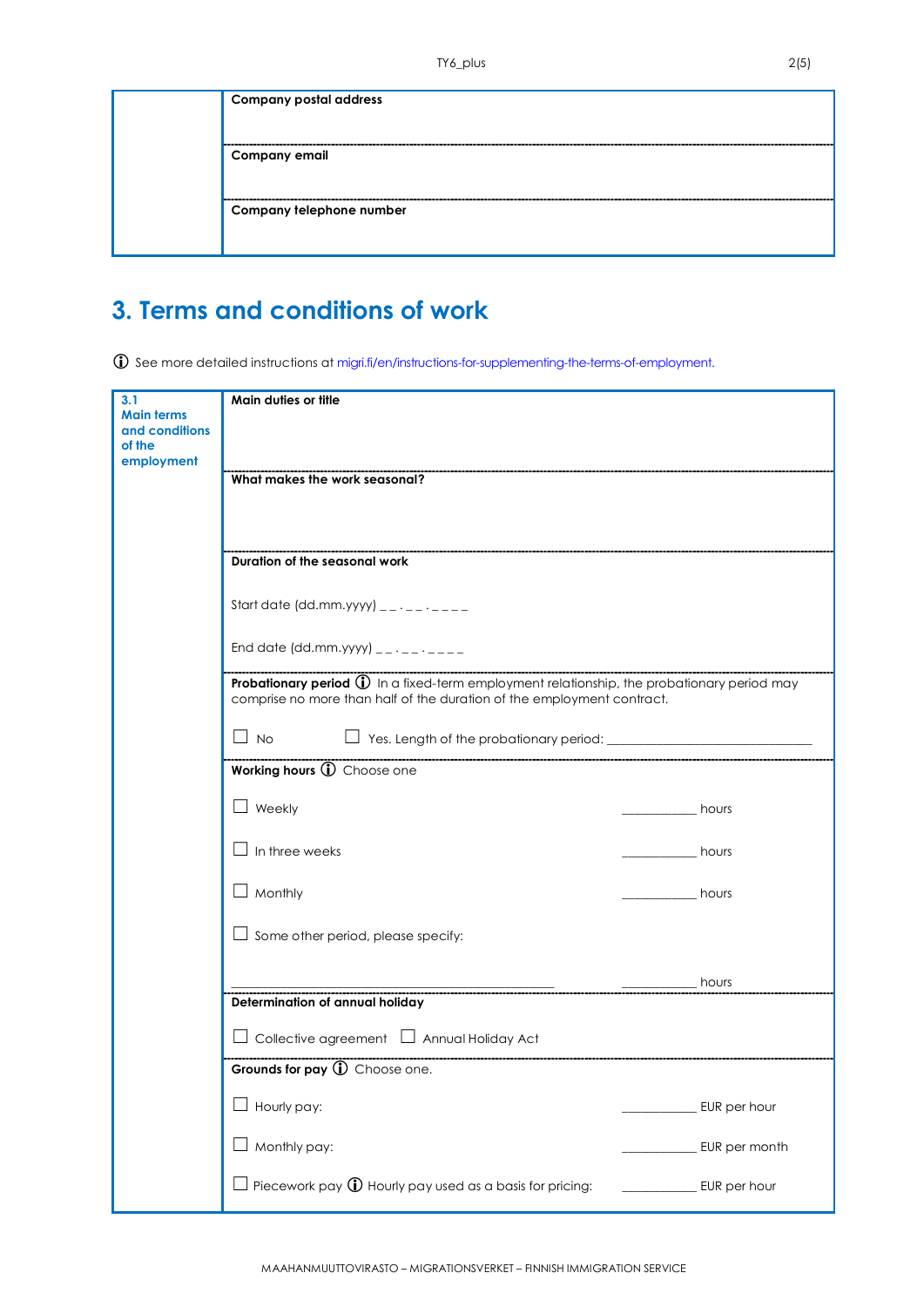| $\Box$ As part of the salary<br>EUR / month<br>$\Box$ In addition to the salary<br>EUR / month<br>Description of employee benefits:<br>Applicable collective agreement 1 State which collective agreement is applied to the work of<br>the seasonal worker.<br>Collective Agreement for the Skiing Centre Sector<br>Collective Agreement for Amusement, Theme and Experience Parks<br>Collective Agreement for Rural Industries<br>Collective Agreement for Tourism, Restaurant and Recreational Services - Employees<br>Collective Agreement for Tourism, Restaurant and Recreational Services - Supervisors<br>Collective Agreement for Travel Agencies<br>Collective Agreement for the Forestry Sector<br>Collective Agreement for the Programme Services Industry<br>Collective Agreement for the Gardening Sector<br>Collective Agreement for the Nursery Garden Sector<br>Collective Agreement for the Fur Production Sector<br>Other collective agreement, which:<br>Term of notice<br>No<br>Place of work<br>The work will mainly be done in one location<br>$\Box$ Yes<br>$\Box$ No<br>$\bigoplus$ If you answered 'yes', please state the location of work below<br>$\bigoplus$ If you answered 'no', please state the locations of work below<br>Primary location of work:<br>Other locations of work: |  | Taxable value of employee benefits |
|-------------------------------------------------------------------------------------------------------------------------------------------------------------------------------------------------------------------------------------------------------------------------------------------------------------------------------------------------------------------------------------------------------------------------------------------------------------------------------------------------------------------------------------------------------------------------------------------------------------------------------------------------------------------------------------------------------------------------------------------------------------------------------------------------------------------------------------------------------------------------------------------------------------------------------------------------------------------------------------------------------------------------------------------------------------------------------------------------------------------------------------------------------------------------------------------------------------------------------------------------------------------------------------------------------------------|--|------------------------------------|
|                                                                                                                                                                                                                                                                                                                                                                                                                                                                                                                                                                                                                                                                                                                                                                                                                                                                                                                                                                                                                                                                                                                                                                                                                                                                                                                   |  |                                    |
|                                                                                                                                                                                                                                                                                                                                                                                                                                                                                                                                                                                                                                                                                                                                                                                                                                                                                                                                                                                                                                                                                                                                                                                                                                                                                                                   |  |                                    |
|                                                                                                                                                                                                                                                                                                                                                                                                                                                                                                                                                                                                                                                                                                                                                                                                                                                                                                                                                                                                                                                                                                                                                                                                                                                                                                                   |  |                                    |
|                                                                                                                                                                                                                                                                                                                                                                                                                                                                                                                                                                                                                                                                                                                                                                                                                                                                                                                                                                                                                                                                                                                                                                                                                                                                                                                   |  |                                    |
|                                                                                                                                                                                                                                                                                                                                                                                                                                                                                                                                                                                                                                                                                                                                                                                                                                                                                                                                                                                                                                                                                                                                                                                                                                                                                                                   |  |                                    |
|                                                                                                                                                                                                                                                                                                                                                                                                                                                                                                                                                                                                                                                                                                                                                                                                                                                                                                                                                                                                                                                                                                                                                                                                                                                                                                                   |  |                                    |
|                                                                                                                                                                                                                                                                                                                                                                                                                                                                                                                                                                                                                                                                                                                                                                                                                                                                                                                                                                                                                                                                                                                                                                                                                                                                                                                   |  |                                    |
|                                                                                                                                                                                                                                                                                                                                                                                                                                                                                                                                                                                                                                                                                                                                                                                                                                                                                                                                                                                                                                                                                                                                                                                                                                                                                                                   |  |                                    |
|                                                                                                                                                                                                                                                                                                                                                                                                                                                                                                                                                                                                                                                                                                                                                                                                                                                                                                                                                                                                                                                                                                                                                                                                                                                                                                                   |  |                                    |
|                                                                                                                                                                                                                                                                                                                                                                                                                                                                                                                                                                                                                                                                                                                                                                                                                                                                                                                                                                                                                                                                                                                                                                                                                                                                                                                   |  |                                    |
|                                                                                                                                                                                                                                                                                                                                                                                                                                                                                                                                                                                                                                                                                                                                                                                                                                                                                                                                                                                                                                                                                                                                                                                                                                                                                                                   |  |                                    |
|                                                                                                                                                                                                                                                                                                                                                                                                                                                                                                                                                                                                                                                                                                                                                                                                                                                                                                                                                                                                                                                                                                                                                                                                                                                                                                                   |  |                                    |
|                                                                                                                                                                                                                                                                                                                                                                                                                                                                                                                                                                                                                                                                                                                                                                                                                                                                                                                                                                                                                                                                                                                                                                                                                                                                                                                   |  |                                    |
|                                                                                                                                                                                                                                                                                                                                                                                                                                                                                                                                                                                                                                                                                                                                                                                                                                                                                                                                                                                                                                                                                                                                                                                                                                                                                                                   |  |                                    |
|                                                                                                                                                                                                                                                                                                                                                                                                                                                                                                                                                                                                                                                                                                                                                                                                                                                                                                                                                                                                                                                                                                                                                                                                                                                                                                                   |  |                                    |
|                                                                                                                                                                                                                                                                                                                                                                                                                                                                                                                                                                                                                                                                                                                                                                                                                                                                                                                                                                                                                                                                                                                                                                                                                                                                                                                   |  |                                    |
|                                                                                                                                                                                                                                                                                                                                                                                                                                                                                                                                                                                                                                                                                                                                                                                                                                                                                                                                                                                                                                                                                                                                                                                                                                                                                                                   |  |                                    |
|                                                                                                                                                                                                                                                                                                                                                                                                                                                                                                                                                                                                                                                                                                                                                                                                                                                                                                                                                                                                                                                                                                                                                                                                                                                                                                                   |  |                                    |
|                                                                                                                                                                                                                                                                                                                                                                                                                                                                                                                                                                                                                                                                                                                                                                                                                                                                                                                                                                                                                                                                                                                                                                                                                                                                                                                   |  |                                    |
|                                                                                                                                                                                                                                                                                                                                                                                                                                                                                                                                                                                                                                                                                                                                                                                                                                                                                                                                                                                                                                                                                                                                                                                                                                                                                                                   |  |                                    |
|                                                                                                                                                                                                                                                                                                                                                                                                                                                                                                                                                                                                                                                                                                                                                                                                                                                                                                                                                                                                                                                                                                                                                                                                                                                                                                                   |  |                                    |
|                                                                                                                                                                                                                                                                                                                                                                                                                                                                                                                                                                                                                                                                                                                                                                                                                                                                                                                                                                                                                                                                                                                                                                                                                                                                                                                   |  |                                    |
|                                                                                                                                                                                                                                                                                                                                                                                                                                                                                                                                                                                                                                                                                                                                                                                                                                                                                                                                                                                                                                                                                                                                                                                                                                                                                                                   |  |                                    |
|                                                                                                                                                                                                                                                                                                                                                                                                                                                                                                                                                                                                                                                                                                                                                                                                                                                                                                                                                                                                                                                                                                                                                                                                                                                                                                                   |  |                                    |
|                                                                                                                                                                                                                                                                                                                                                                                                                                                                                                                                                                                                                                                                                                                                                                                                                                                                                                                                                                                                                                                                                                                                                                                                                                                                                                                   |  |                                    |
|                                                                                                                                                                                                                                                                                                                                                                                                                                                                                                                                                                                                                                                                                                                                                                                                                                                                                                                                                                                                                                                                                                                                                                                                                                                                                                                   |  |                                    |
|                                                                                                                                                                                                                                                                                                                                                                                                                                                                                                                                                                                                                                                                                                                                                                                                                                                                                                                                                                                                                                                                                                                                                                                                                                                                                                                   |  |                                    |
|                                                                                                                                                                                                                                                                                                                                                                                                                                                                                                                                                                                                                                                                                                                                                                                                                                                                                                                                                                                                                                                                                                                                                                                                                                                                                                                   |  |                                    |
|                                                                                                                                                                                                                                                                                                                                                                                                                                                                                                                                                                                                                                                                                                                                                                                                                                                                                                                                                                                                                                                                                                                                                                                                                                                                                                                   |  |                                    |
|                                                                                                                                                                                                                                                                                                                                                                                                                                                                                                                                                                                                                                                                                                                                                                                                                                                                                                                                                                                                                                                                                                                                                                                                                                                                                                                   |  |                                    |
|                                                                                                                                                                                                                                                                                                                                                                                                                                                                                                                                                                                                                                                                                                                                                                                                                                                                                                                                                                                                                                                                                                                                                                                                                                                                                                                   |  |                                    |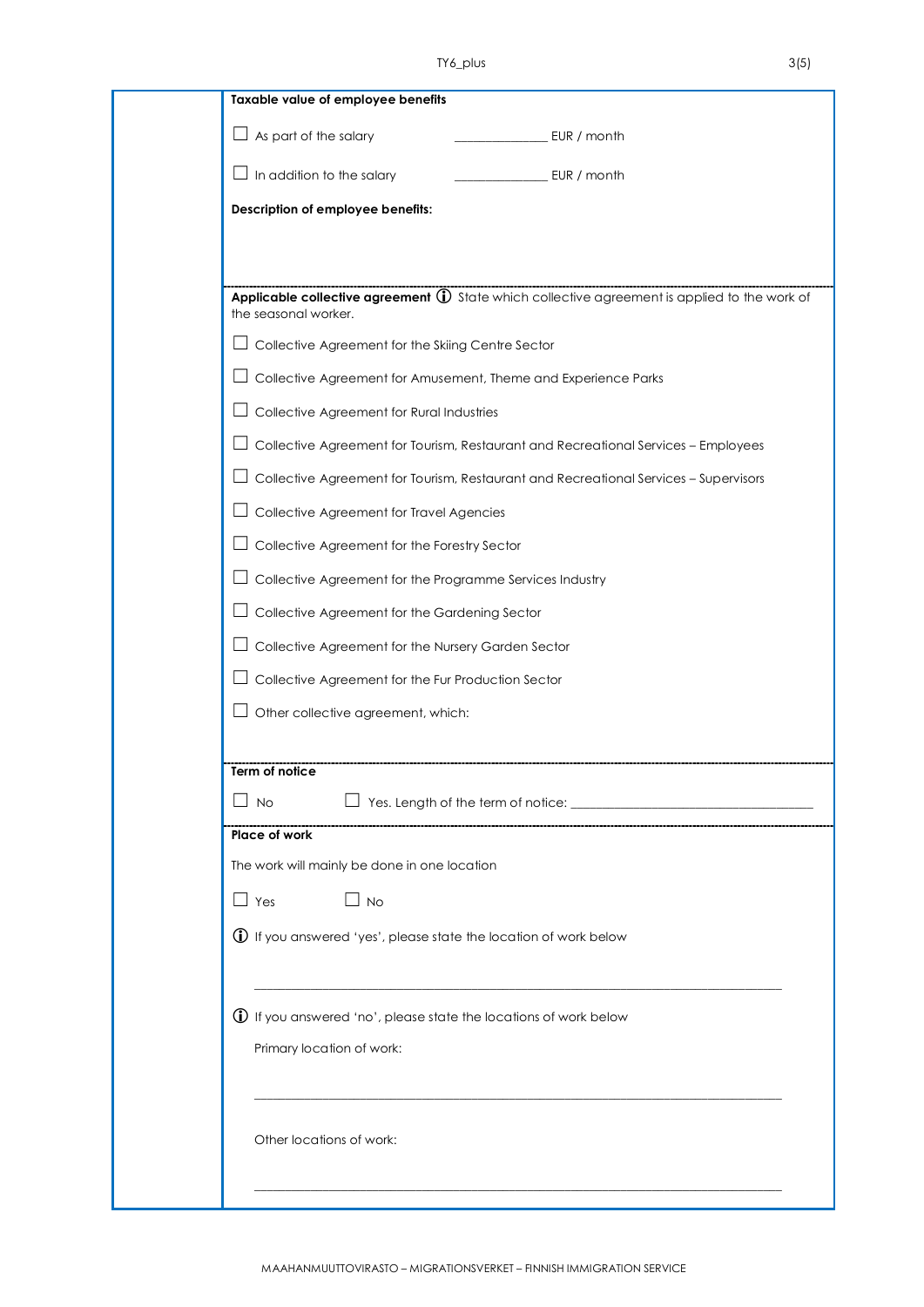| 3.2 Temporary<br>agency work | Is the work temporary agency work?                                                                                                                                                                                                                                                                                                                                                                                                                                                                                                                                                                   |  |
|------------------------------|------------------------------------------------------------------------------------------------------------------------------------------------------------------------------------------------------------------------------------------------------------------------------------------------------------------------------------------------------------------------------------------------------------------------------------------------------------------------------------------------------------------------------------------------------------------------------------------------------|--|
|                              | $\Box$ Yes<br>$\Box$ No                                                                                                                                                                                                                                                                                                                                                                                                                                                                                                                                                                              |  |
|                              | <b>(i)</b> If you answered 'yes', attach the commission agreement or the agreement with the user<br>company to this form.                                                                                                                                                                                                                                                                                                                                                                                                                                                                            |  |
|                              | <b>Company name</b>                                                                                                                                                                                                                                                                                                                                                                                                                                                                                                                                                                                  |  |
|                              | <b>Company's Business ID</b>                                                                                                                                                                                                                                                                                                                                                                                                                                                                                                                                                                         |  |
|                              | <b>Company postal address</b>                                                                                                                                                                                                                                                                                                                                                                                                                                                                                                                                                                        |  |
|                              | Company email                                                                                                                                                                                                                                                                                                                                                                                                                                                                                                                                                                                        |  |
|                              | Company telephone number                                                                                                                                                                                                                                                                                                                                                                                                                                                                                                                                                                             |  |
| 3.3 Means of                 | Assurance of sufficient financial resources                                                                                                                                                                                                                                                                                                                                                                                                                                                                                                                                                          |  |
| support                      |                                                                                                                                                                                                                                                                                                                                                                                                                                                                                                                                                                                                      |  |
|                              | $\mathbb O$ Seasonal workers must have sufficient financial resources secured by income from gainful<br>employment during the validity of the seasonal work permit. The requirement for sufficient financial<br>resources is met when the employee's salary under the collective agreement meets the work<br>requirement (työssäoloehto) laid down in the Unemployment Security Act. The required minimum<br>income is confirmed at the beginning of each year. You can find the yearly amount of minimum<br>income at the website of the Social Insurance Institution of Finland (Kela) at kela.fi. |  |
|                              | I hereby confirm that the seasonal worker mentioned in section 1.1 has sufficient financial<br>resources secured by income from gainful employment during the validity of the seasonal work<br>permit and that the seasonal worker's gross salary meets the work requirement (työssäoloehto)<br>under the Unemployment Security Act.                                                                                                                                                                                                                                                                 |  |
| 3.4 Accommo-                 | Accommodation                                                                                                                                                                                                                                                                                                                                                                                                                                                                                                                                                                                        |  |
| dation                       | As the employer, I will provide accommodation.                                                                                                                                                                                                                                                                                                                                                                                                                                                                                                                                                       |  |
|                              | If yes, in accordance with section 8(1) of the Seasonal Workers Act, I assure that the seasonal                                                                                                                                                                                                                                                                                                                                                                                                                                                                                                      |  |
|                              | worker is provided with appropriate accommodation that ensures an adequate standard of<br>living for the duration of the seasonal worker's stay.                                                                                                                                                                                                                                                                                                                                                                                                                                                     |  |
|                              | <b>1</b> Give the details of the accommodation                                                                                                                                                                                                                                                                                                                                                                                                                                                                                                                                                       |  |
|                              | Street address of accommodation                                                                                                                                                                                                                                                                                                                                                                                                                                                                                                                                                                      |  |
|                              |                                                                                                                                                                                                                                                                                                                                                                                                                                                                                                                                                                                                      |  |
|                              | Postal code<br>City/town                                                                                                                                                                                                                                                                                                                                                                                                                                                                                                                                                                             |  |

## **4. Processing of personal data**

| <b>The UMA</b><br>system | The information you have given on this form will be recorded in the electronic case management<br>system (UMA) of the Finnish Immigration Service.                                                                                                                                                                                                                                                                                                                                                            |
|--------------------------|---------------------------------------------------------------------------------------------------------------------------------------------------------------------------------------------------------------------------------------------------------------------------------------------------------------------------------------------------------------------------------------------------------------------------------------------------------------------------------------------------------------|
|                          | The UMA system is used for processing, decision-making in and monitoring of matters governed by<br>the Aliens Act and the Nationality Act. All documents related to the processing of your matter will<br>be filed in the UMA system. More detailed information on the processing of your personal data<br>and your rights concerning the processing can be found on our website migri.fi/en/data-<br>protection. If you wish, you can get a paper copy of the statement when you submit your<br>application. |